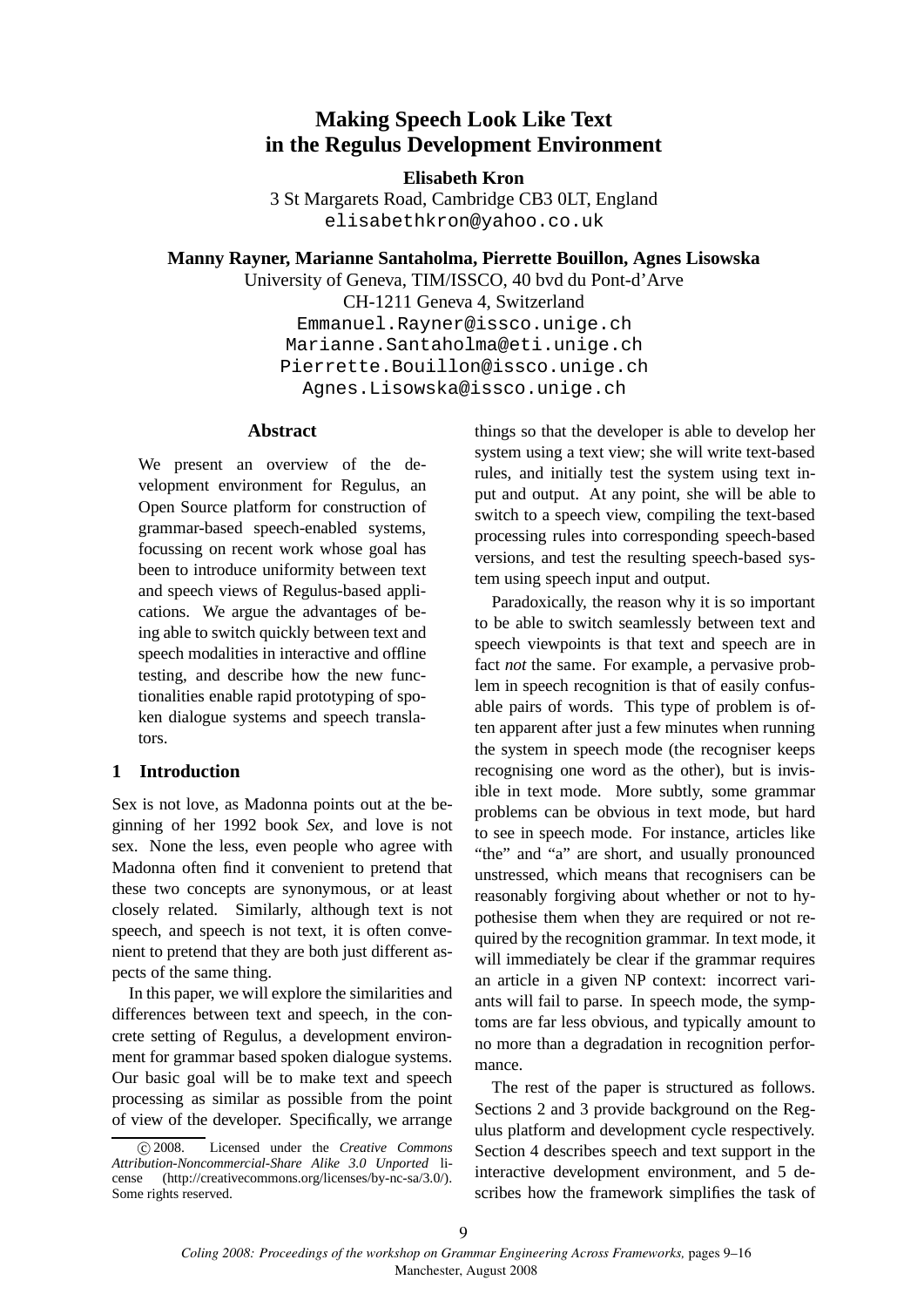switching between modalities in regression testing. Section 6 concludes.

#### **2 The Regulus platform**

The Regulus platform is a comprehensive toolkit for developing grammar-based speech-enabled systems that can be run on the commercially available Nuance recognition environment. The platform has been developed by an Open Source consortium, the main partners of which have been NASA Ames Research Center and Geneva University, and is freely available for download from the SourceForge website<sup>1</sup>. In terms of ideas (though not code), Regulus is a descendent of SRI International's CLE and Gemini platforms (Alshawi, 1992; Dowding et al., 1993); other related systems are LKB (Copestake, 2002), XLE (Crouch et al., 2008) and UNIANCE (Bos, 2002).

Regulus has already been used to build several large applications. Prominent examples are Geneva University's MedSLT medical speech translator (Bouillon et al., 2005), NASA's Clarissa procedure browser (Rayner et al., 2005) and Ford Research's experimental SDS in-car spoken dialogue system, which was awarded first prize at the 2007 Ford internal demo fair. Regulus is described at length in (Rayner et al., 2006), the first half of which consists of an extended tutorial introduction. The release includes a command-line development environment, extensive online documentation, and several example applications.

The core functionality offered by Regulus is compilation of typed unification grammars into parsers, generators, and Nuance-formatted CFG language models, and hence also into Nuance recognition packages. These recognition packages produced by Regulus can be invoked through the Regulus SpeechServer ("Regserver"), which provides an interface to the underlying Nuance recognition engine. The value added by the Regserver is to provide a view of the recognition process based on the Regulus unification grammar framework. In particular, recognition results, originally produced in the Nuance recognition platform's internal format, are reformatted into the semantic notation used by the Regulus grammar formalism.

There is extensive support within the Regulus toolkit for development of both speech translation and spoken dialogue applications. Spoken dialogue applications (Rayner et al., 2006, Chapter 5) use a rule-based side-effect free state update model similar in spirit to that described in (Larsson and Traum, 2000). Very briefly, there are three types of rules: state update rules, input management rules, and output management rules. State update rules take as input the current state, and a "dialogue move"; they produce as output a new state, and an "abstract action". Dialogue moves are abstract representations of system inputs; these inputs can either be logical forms produced by the grammar, or non-speech inputs (for example, mouse-clicks in a GUI). Similarly, abstract actions are, as the name suggests, abstract representations of the concrete actions the dialogue system will perform, for example speaking or updating a visual display. Input management rules map system inputs to dialogue moves; output management rules map abstract actions to system outputs.

Speech translation applications are also rulebased, using an interlingua model (Rayner et al., 2006, Chapter 6). The developer writes a second grammar for the target language, using Regulus tools to compile it into a generator; mappings from source representation to interlingua, and from interlingua to target representation, are defined by sets of translation rules. The interlingua itself is specified using a third Regulus grammar (Bouillon et al., 2008).

To summarise, the core of a Regulus application consists of several different linguistically oriented rule-sets, some of which can be interpreted in either a text or a speech modality, and all of which need to interact correctly together. In the next section, we describe how this determines the nature of the Regulus development cycle.

#### **3 The Regulus development cycle**

Small unification grammars can be compiled directly into executable forms. The central idea of Regulus, however, is to base as much of the development work as possible on large, domain-independent, linguistically motivated resource grammars. A resource grammar for English is available from the Regulus website; similar grammars for several other languages have been developed under the MedSLT project at Geneva University, and can be downloaded from the Med-SLT SourceForge website<sup>2</sup>. Regulus contains

<sup>1</sup>http://sourceforge.net/projects/ regulus/

<sup>2</sup>http://sourceforge.net/projects/ medslt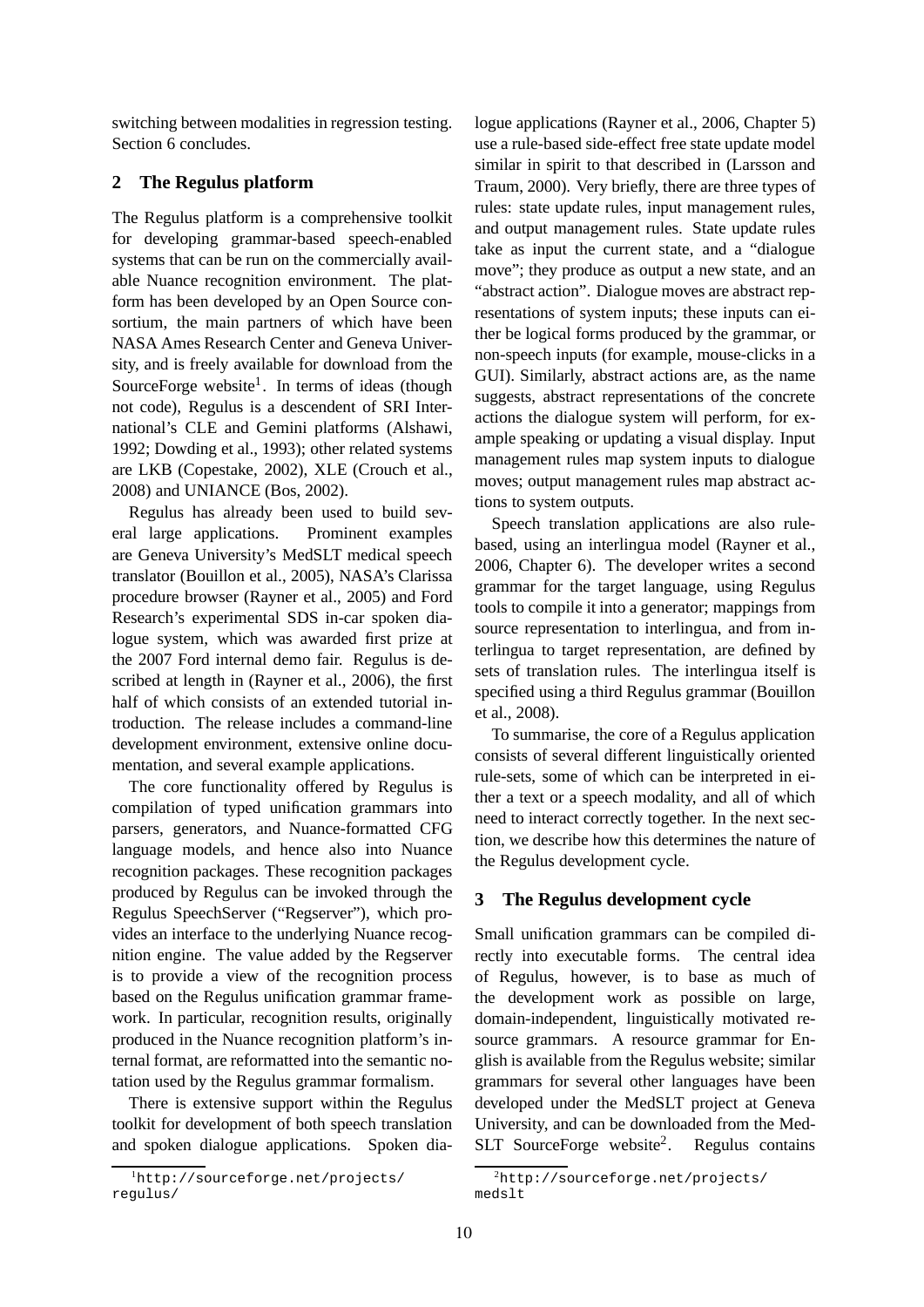an extensive set of tools that permit specialised domain-specific grammars to be extracted from the larger resource grammars, using example-based methods driven by small corpora (Rayner et al., 2006, Chapter 7). At the beginning of a project, these corpora can consist of just a few dozen examples; for a mature application, they will typically have grown to something between a few hundred and a couple of thousand sentences. Specialised grammars can be compiled by Regulus into efficient recognisers and generators.

As should be apparent from the preceding description, the Regulus architecture is designed to empower linguists to the maximum possible extent, in terms of increasing their ability directly to build speech enabled systems; the greater part of the core development teams in the large Regulus projects mentioned in Section 1 have indeed come from linguistics backgrounds. Experience with Regulus has however shown that linguists are not quite as autonomous as they are meant to be, and in particular are reluctant to work directly with the speech view of the application. There are several reasons.

First, non-toy Regulus projects require a range of competences, including both software engineering and linguistics. In practice, linguist rulewriters have not been able to test their rules in the speech view without writing glue code, scripts, and other infrastructure required to tie together the various generated components. These are not necessarily things that they want to spend their time doing. The consequence can easily be that the linguists end up working exclusively in the text view, and over-refine the text versions of the rule-sets. From a project management viewpoint, this results in bad prioritisation decisions, since there are more pressing issues to address in the speech view.

A second reason why linguist rule-writers have been unhappy working in the speech view is the lack of reproducibility associated with speech input. One can type "John loves Mary" into a textprocessing system any number of times, and expect to get the same result. It is much less reasonable to expect to get the same result each time if one *says* "John loves Mary" to a speech recogniser. Often, anomalous results occur, but cannot be debugged in a systematic fashion, leading to general frustration. The result, once again, is that linguists have preferred to stick with the text view, where they feel at home.

Yet another reason why rule-writers tend to limit themselves to the text view is simply the large number of top-level commands and intermediate compilation results. The current Regulus command-line environment includes over 110 different commands, and compilation from the initial resource grammar to the final Nuance recognition package involves creating a sequence of five compilation steps, each of which requires the output created by the preceding one. This makes it difficult for novice users to get their bearings, and increases their cognitive load. Additionally, once the commands for the text view have been mastered, there is a certain temptation to consider that these are enough, since the text and speech views can reasonably be perceived as fairly similar.

In the next two sections, we describe an enhanced development environment for Regulus, which addresses the key problems we have just sketched. From the point of view of the linguist rule-writer, we want speech-based development to feel more like text-based development.

# **4 Speech and text in the online development environment**

The Regulus GUI (Kron et al., 2007) is intended as a complete redesign of the development environment, which simultaneously attacks all of the central issues. Commands are organised in a structured set of functionality-based windows, each of which has an appropriate set of drop-down menus. Following normal GUI design practice (Dix et al., 1998, Chapters 3 and 4); (Jacko and Sears, 2003, Chapter 13), only currently meaningful commands are executable in each menu, with the others shown greyed out.

Both compile-time and run-time speech-related functionality can be invoked directly from the command menus, with no need for external scripts, Makefiles or glue code. Focussing for the moment on the specific case of developing a speech translation application, the rule-writer will initially write and debug her rules in text mode. She will be able to manipulate grammar rules and derivation trees using the Stepper window (Figure 1; cf. also (Kron et al., 2007)), and load and test translation rules in the Translate window (Figure 2). As soon as the grammar is consistent, it can at any point be compiled into a Nuance recognition package using the command menus. The resulting recogniser, together with other speech resources (license man-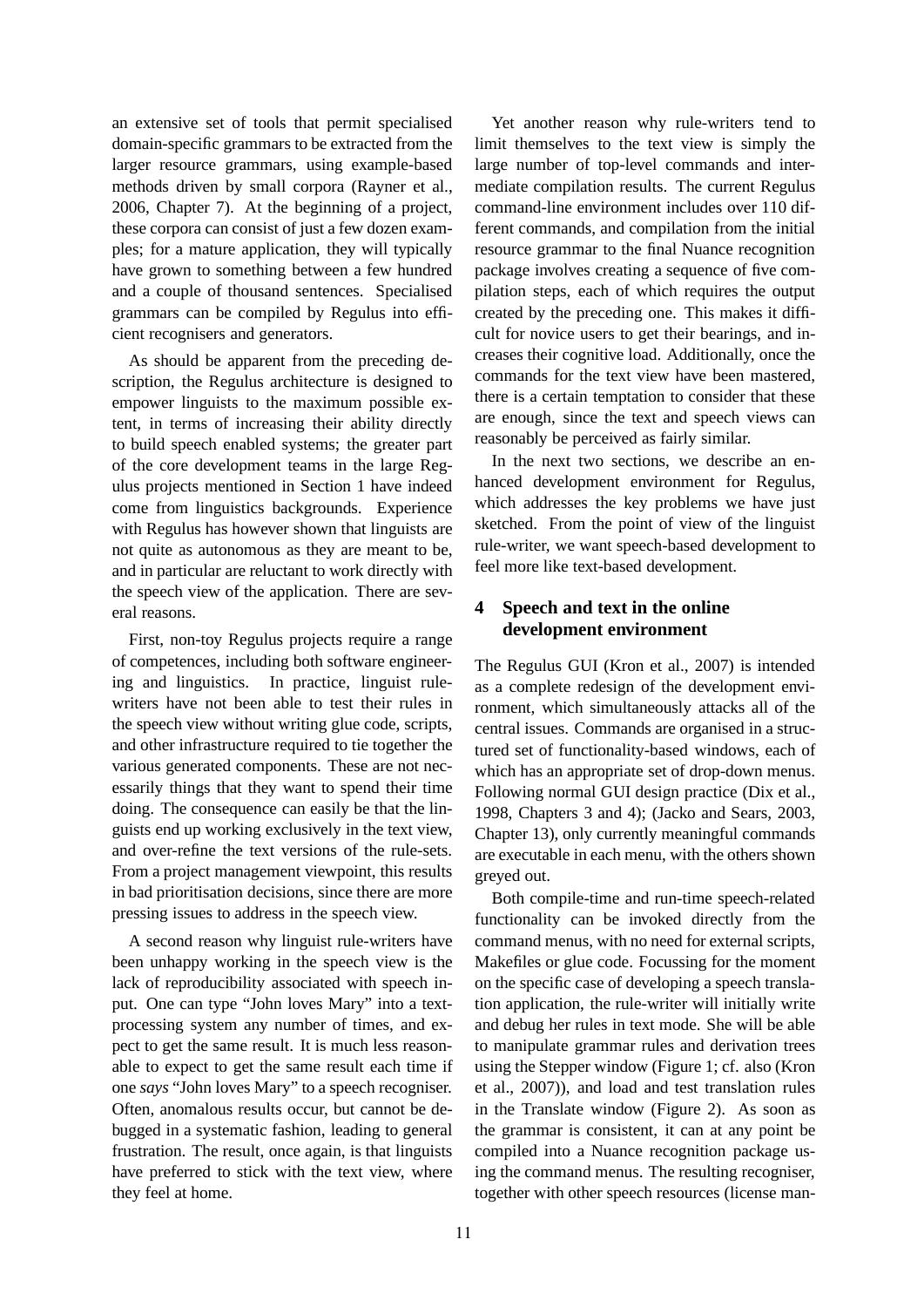| <b>Rule</b>                                                                                                                                                                                                                                                                  | <b>Semantic Representation</b>                                                                                                                                                                 | Cut           | Stepper 1                                                                                      | Load Load Generation History C Edit ® Debug Help                                                                                                         |                          |                                  |               |
|------------------------------------------------------------------------------------------------------------------------------------------------------------------------------------------------------------------------------------------------------------------------------|------------------------------------------------------------------------------------------------------------------------------------------------------------------------------------------------|---------------|------------------------------------------------------------------------------------------------|----------------------------------------------------------------------------------------------------------------------------------------------------------|--------------------------|----------------------------------|---------------|
| $P = 1$ MAIN<br>$\bullet$ $\Box$ utterance<br>$\bullet$ $\blacksquare$ command<br>$\bullet$ $\Box$ onoff on<br>$P \Box$ np<br>$\Box$ Tree 4<br><b>Rule</b><br>$P \Box$ np<br>the<br>$\Box$ noun<br>light<br>P □ location_pp<br>$\bigcap$ in<br>$P \n $<br>he the<br>$P$ moun | ← ■ verb switch<br>$h$ the<br>$\sim$ $\Box$ noun light<br>$\uparrow$ $\Box$ location_pp<br>$\n  in\n$<br>$P \Box$ np<br>$h$ the<br>c noun kitchen<br><b>Semantic Representation</b><br>kitchen | $\Box$<br>Cut | Parse<br>Reset<br>4: np -> the, light, in, the, kitchen (cut)<br>3: .MAIN-->switch,on,np (cut) | Lex<br><b>Show Tree</b><br>2: FAILED_PARSE -- > which, lights, are, switched, on (failed parse)<br>1: .MAIN-->switch,on,the,light,in,the,kitchen (parse) | Gap<br><b>Join Trees</b> | Generate<br><b>Combine Items</b> | <b>Delete</b> |

Figure 1: Using the Stepper window to browse trees in the Toy1 grammar from (Rayner et al., 2006, Chapter 4). The upper left window shows the analysis tree for "switch on the light in the kitchen"; the lower left window shows one of the subtrees created by cutting the first tree at the higher NP node. Cut subtrees can be recombined for debugging purposes (Kron et al., 2007).

| Rules<br>[[action,switch],[onoff,on]] --> [[action,switch_on]]<br>[[device,light]] --> [[device,light]]<br>[[location,kitchen]] --> [[location,kitchen]] | E E E<br>[[ufterance_type,command]] --> [[ufterance_type,command]]              | $\mathbb{Z}^k$ $\boxtimes$<br><b>Rules</b><br>[[action,switch on]] --> [[action,allumer]]<br>[[device,light]] --> [[device,lampe]]<br>[[location,kitchen]] --> [[location,cuisine]]<br>[[utterance_type,command]] --> [[utterance_type,command]] |                                                            |  |
|----------------------------------------------------------------------------------------------------------------------------------------------------------|---------------------------------------------------------------------------------|--------------------------------------------------------------------------------------------------------------------------------------------------------------------------------------------------------------------------------------------------|------------------------------------------------------------|--|
| Translator 2                                                                                                                                             | Load Set Flags Corpus Judge View History Bidirectional mode C Answer @ Question |                                                                                                                                                                                                                                                  | $\mathbb{Z}^k$ $\boxtimes$ $\boxtimes$<br><b>Recognise</b> |  |
| <b>To Source Discourse Trace</b>                                                                                                                         | To Interlingua Trace                                                            | From Interlingua Trace                                                                                                                                                                                                                           | <b>Translate</b>                                           |  |
| Source                                                                                                                                                   | switch on the light in the kitchen                                              |                                                                                                                                                                                                                                                  |                                                            |  |
| Target                                                                                                                                                   | allumez la lampe dans la cuisine                                                |                                                                                                                                                                                                                                                  |                                                            |  |
| <b>Source Rep</b>                                                                                                                                        |                                                                                 | [[[action, switch], [device, light], [location, kitchen], [onoff, on], [utterance_type, command]]                                                                                                                                                |                                                            |  |
| <b>Source Discourse</b>                                                                                                                                  |                                                                                 | [[utterance type, command], [action, switch], [onoff, on], [device, light], [location, kitchen]]                                                                                                                                                 |                                                            |  |
|                                                                                                                                                          |                                                                                 | [[action, switch_on], [device, light], [location, kitchen], [utterance_type, command]]                                                                                                                                                           |                                                            |  |
| Interlingua                                                                                                                                              |                                                                                 |                                                                                                                                                                                                                                                  |                                                            |  |

Figure 2: Using the Translate window to test the toy English  $\rightarrow$  French translation application from (Rayner et al., 2006, Chapter 6). The to- and from-interlingua rules used in the example are shown in the two pop-up windows at the top of the figure.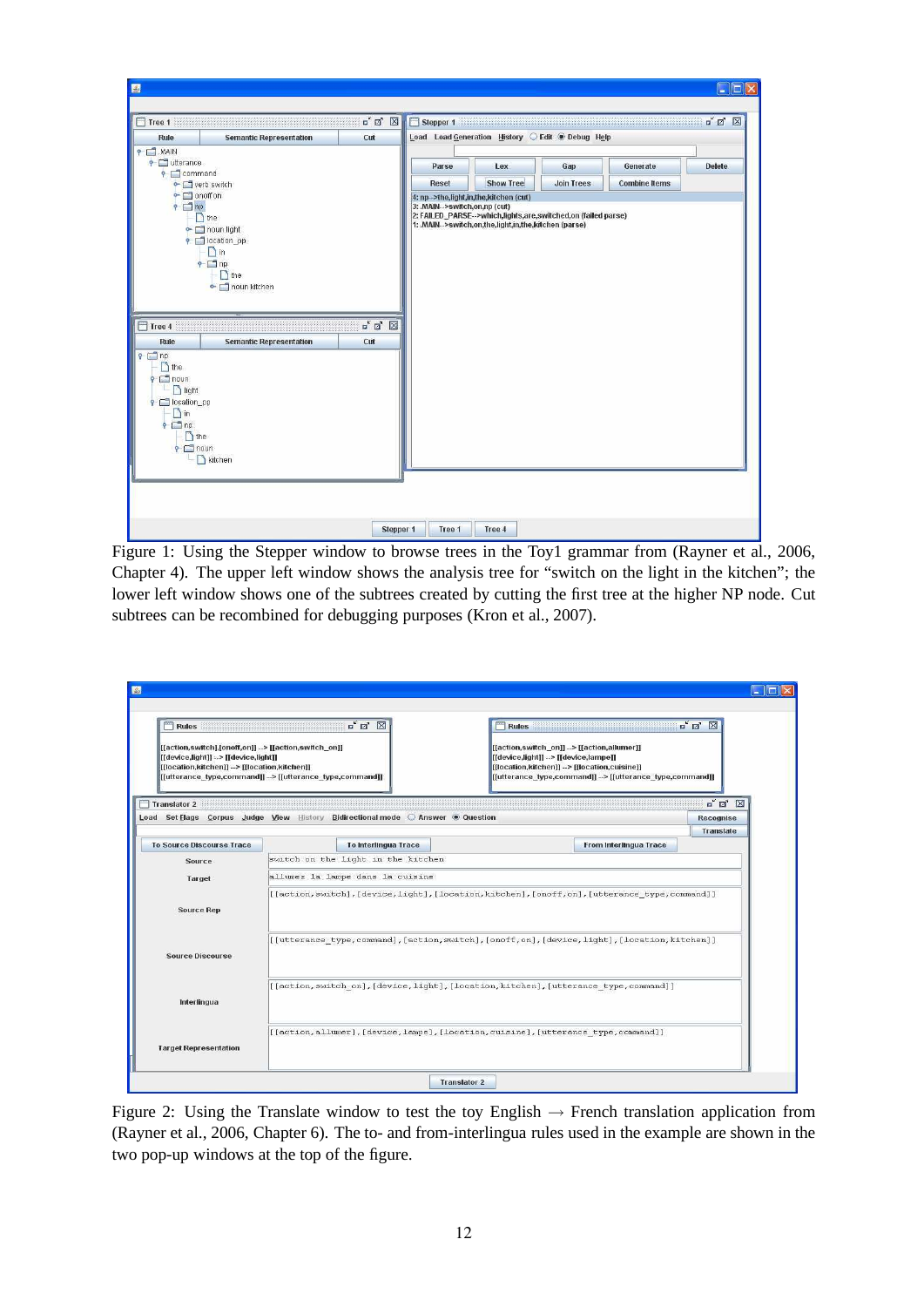```
regulus_config(regulus_grammar,
               [toy1_grammars(toy1_declarations),
                toy1_grammars(toy1_rules),
                toy1_grammars(toy1_lexicon)]).
regulus_config(top_level_cat, '.MAIN').
regulus_config(nuance_grammar, toy1_runtime(recogniser)).
regulus_config(to_interlingua_rules,
               toy1_prolog('eng_to_interlingua.pl')).
regulus_config(from_interlingua_rules,
               toy1_prolog('interlingua_to_fre.pl')).
regulus_config(generation_rules, toy1_runtime('generator.pl')).
regulus_config(nuance_language_pack,
               'English.America').
regulus_config(nuance_compile_params, ['-auto_pron', '-dont_flatten']).
regulus_config(translation_rec_params,
               [package=toy1_runtime(recogniser), grammar='.MAIN']).
regulus_config(tts_command,
    'vocalizer -num_channels 1 -voice juliedeschamps -voices_from_disk').
```
Figure 3: Config file for a toy English  $\rightarrow$  French speech translation application, showing items relevant to the speech view. Some declarations have been omitted for expositional reasons.

ager, TTS engine etc), can then be started using a single menu command.

In accordance with the usual Regulus design philosophy of declaring all the resources associated with a given application in its config file, the speech resources are also specified here. Figure 3 shows part of the config file for a toy translation application, in particular listing all the declarations relevant to the speech view. If we needed to change the speech resources, this would be done just by modifying the last four lines. For example, the config file as shown specifies construction of a recogniser using acoustic models appropriate to American English. We could change this to British English by replacing the entry

```
regulus_config(nuance_language_pack,
               'English.America').
```
with

```
regulus_config(nuance_language_pack,
                'English.UK').
```
When the speech resources have been loaded, the Translate window can take input equally easily in text or speech mode; the Translate button processes written text from the input pane, while the Recognise button asks for spoken input. In each case, the input is passed through the same processing stages of source-to-interlingua and interlinguato-target translation, followed by target-language generation. If a TTS engine or a set of recorded target language wavfiles is specified, they are used to realise the final result in spoken form (Figure 4).

Every spoken utterance submitted to recognition is logged as a SPHERE-headed wavfile, in a timestamped directory started at the beginning of the current session; this directory also contains a metadata file, which associates each recorded wavfile with the recognition result it produced. The Translate window's History menu is constructed using the meta-data file, and allows the user to select any recorded utterance, and re-run it through the system as though it were a new speech input. The consequence is that speech input becomes just as reproducible as text, with corresponding gains for interactive debugging in speech mode.

#### **5 Speech and text in regression testing**

In earlier versions of the Regulus development environment (Rayner et al., 2006, §6.6), regression testing in speech mode was all based on Nuance's batchrec utility, which permits offline recognition of a set of recorded wavfiles. A test suite for spoken regression testing consequently consisted of a list of wavfiles. These were first passed through batchrec; outputs were then post-processed into Regulus form, and finally passed through Regulus speech understanding modules, such as translation or dialogue management.

As Regulus applications grow in complexity, this model has become increasingly inadequate, since system input is very frequently not just a list of monolingual speech events. In a multimodal dialogue system, input can consist of either speech or screen events (text/mouse-clicks); context is generally important, and the events have to be processed in the order in which they occurred. Dialogue systems which control real or simulated robots, like the Wheelchair application of (Hockey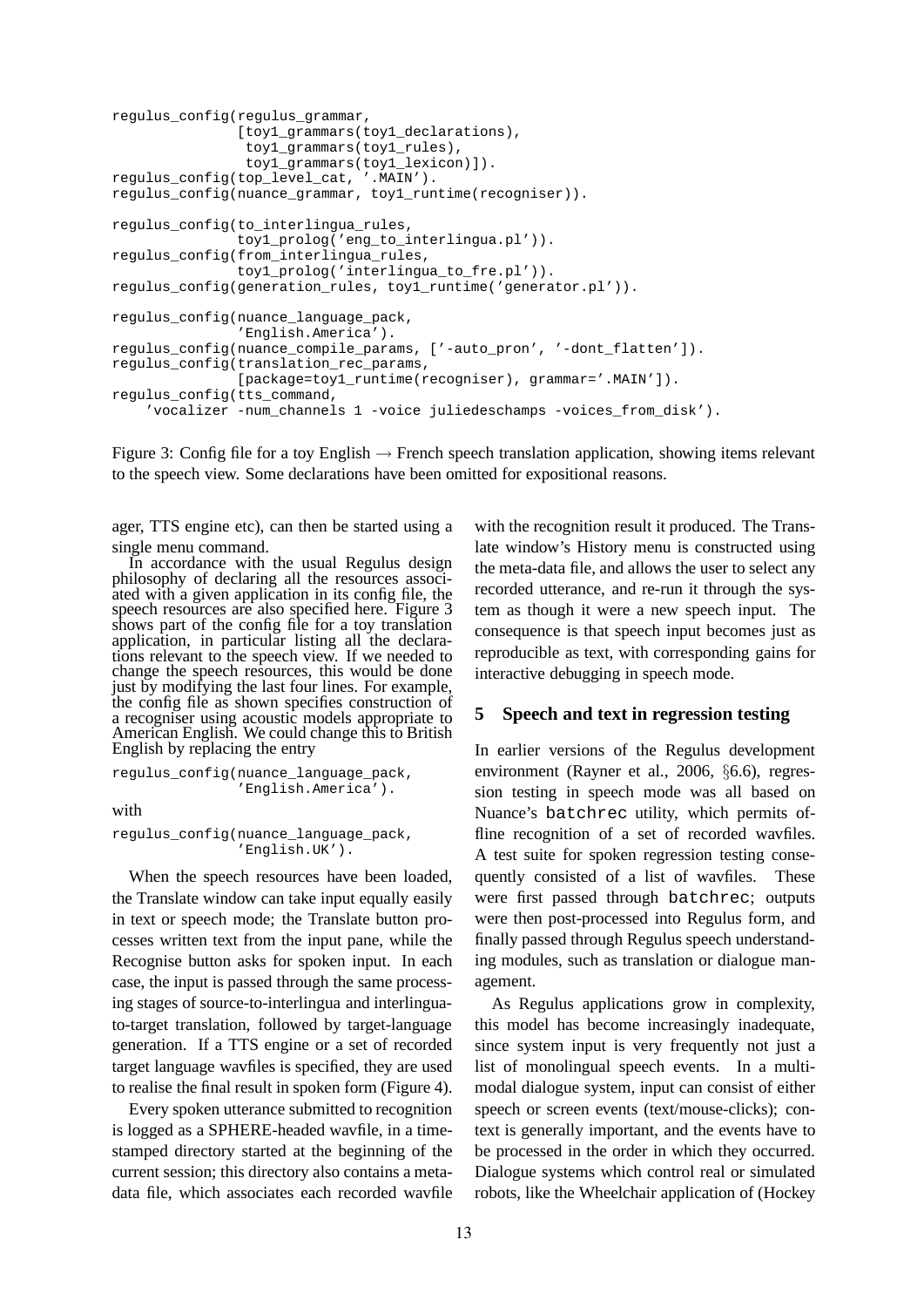| Load Set Flags Corpus Judge View History Bidirectional mode C Answer @ Question<br>Recognise |                                                                                                                                               |                  |                  |  |  |  |  |  |
|----------------------------------------------------------------------------------------------|-----------------------------------------------------------------------------------------------------------------------------------------------|------------------|------------------|--|--|--|--|--|
| <b>To Source Discourse Trace</b>                                                             | To Interlingua Trace                                                                                                                          | hal al alam haad | <b>Translate</b> |  |  |  |  |  |
| Source                                                                                       | surudoi itami desu ka                                                                                                                         |                  |                  |  |  |  |  |  |
| Target                                                                                       | hal al alam haad                                                                                                                              |                  |                  |  |  |  |  |  |
| <b>Gloss Translation</b>                                                                     | Y-N-QUESTION DEF pain-masc-NOUN sharp-masc-ADJECTIVE                                                                                          |                  |                  |  |  |  |  |  |
| <b>Original Script Translation</b>                                                           | هل ال ألم حاد                                                                                                                                 |                  |                  |  |  |  |  |  |
| <b>Source Rep</b>                                                                            | [null=[tense, present], null=[utterance type, question], null=[verb, desu],<br>subject=[degree, surudoku], subject=[symptom, itami]]          |                  |                  |  |  |  |  |  |
| <b>Source Discourse</b>                                                                      | [null=[utterance_type,question], subject=[deqree,surudoku], subject=[symptom,itami],<br>null=[tense, present], null=[verb, desu]]             |                  |                  |  |  |  |  |  |
| <b>Resolved Source Discourse</b>                                                             | [null=[utterance type, question], subject=[deqree, surudoku], subject=[symptom, itami],<br>null=[tense, present], null=[verb, desu]]          |                  |                  |  |  |  |  |  |
| Interlingua                                                                                  | [arq1=[ad], sharp], arq1=[secondary symptom, pain], null=[tense, present],<br>null=[utterance type,ynq], null=[verb,be], null=[voice,active]] |                  |                  |  |  |  |  |  |
| <b>Target Representation</b>                                                                 | [adj=[deqree,haad], null=[state,be], subj=[symptom,alam], null=[tense,present],<br>null=[utterance_type,ynq], null=[voice,active]]            |                  |                  |  |  |  |  |  |

Figure 4: Speech to speech translation from the GUI, using a Japanese to Arabic translator built from MedSLT components (Bouillon et al., 2008). The user presses the Recognise button (top right), speaks in Japanese, and receives a spoken translation in Arabic together with screen display of various processing results. The application is defined by a config file which combines a Japanese recogniser and analysis grammar, Japanese to Interlingua and Interlingua to Arabic translation rules, an Arabic generation grammar, and recorded Arabic wavfiles used to construct a spoken result.

and Miller, 2007) will also receive asynchronous inputs from the robot control and monitoring process; once again, all inputs have to be processed in the appropriate temporal order. A third example is contextual bidirectional speech translation (Bouillon et al., 2007). Here, the problem is slightly different — we have only speech inputs, but they are for two different languages. The basic issue, however, remains the same, since inputs have to be processed in the right order to maintain the correct context at each point.

With examples like these in mind, we have also effected a complete redesign of the Regulus environment's regression testing facilities. A test suite is now allowed to consist of a list of items of any type — text, wavfile, or non-speech input — in any order. Instead of trying to fit processing into the constraints imposed by the batchrec utility, offline processing now starts up speech resources in the same way as the interactive environment, and submits each item for appropriate processing in the order in which it occurs. By adhering to the principle that text and speech should be treated uniformly, we arrive at a framework which is simpler, less error-prone (the underlying code is less fragile) and above all much more flexible.

#### **6 Summary and conclusions**

The new functionality offered by the redesigned Regulus top-level is not strikingly deep. In the context of any given application, it could all have been duplicated by reasonably simple scripts, which linked together existing Regulus components. Indeed, much of this new functionality is implemented using code derived precisely from such scripts. Our observation, however, has been that few developers have actually taken the time to write these scripts, and that when they have been developed inside one project they have usually not migrated to other ones. One of the things we have done, essentially, is to generalise previously *ad hoc* application-dependent functionality, and make it part of the top-level development environment. The other main achievements of the new Regulus top-level are to organise the existing functionality in a more systematic way, so that it is easier to find commands, and to package it all as a normal-looking Swing-based GUI.

Although none of these items sound dramatic, they make a large difference to the platform's over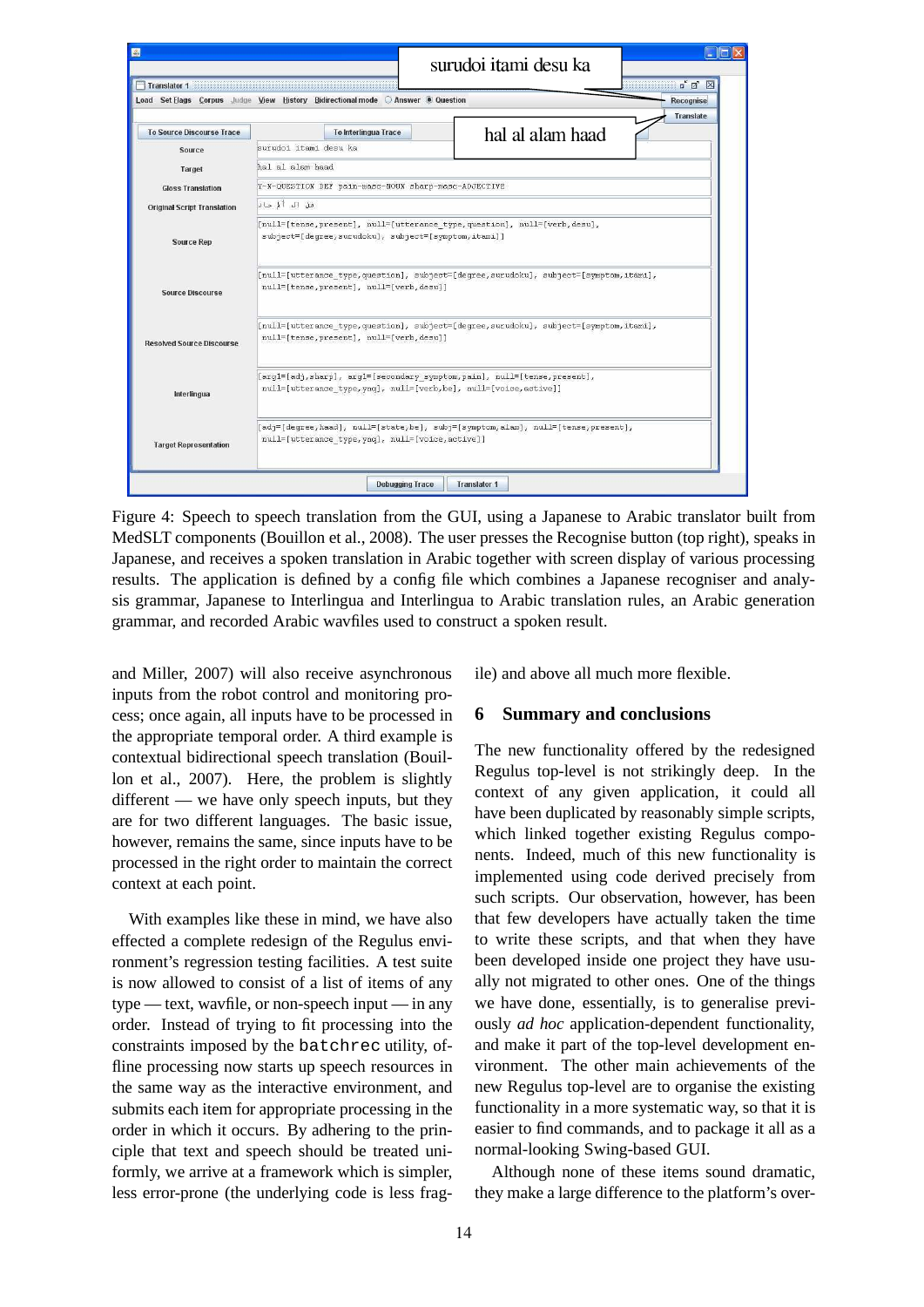all usability, and to the development cycle it supports. In effect, the Regulus top-level becomes a generic speech-enabled application, into which developers can plug their grammars, rule-sets and derived components. Applications can be tested in the speech view much earlier, giving a correspondingly better chance of catching bad design decisions before they become entrenched. The mechanisms used to enable this functionality do not depend on any special properties of Regulus, and could readily be implemented in other grammarbased development platforms, such as Gemini and UNIANCE, which support compilation of feature grammars into grammar-based language models.

At risk of stating the obvious, it is also worth pointing out that many users, particularly younger ones who have grown up using Windows and Mac environments, expect as a matter of course that development platforms will be GUI-based rather than command-line. Addressing this issue, and simplifying the transition between text- and speechbased, views has the pleasant consequence of improving Regulus as a vehicle for introducing linguistics students to speech technology. An initial Regulus-based course at the University of Santa Cruz, focussing on spoken dialogue systems, is described in (Hockey and Christian, 2008); a similar one, but oriented towards speech translation and using the new top-level described here, is currently under way at the University of Geneva. We expect to present this in detail in a later paper.

#### **References**

- Alshawi, H., editor. 1992. *The Core Language Engine*. MIT Press, Cambridge, Massachusetts.
- Bos, J. 2002. Compilation of unification grammars with compositional semantics to speech recognition packages. In *Proceedings of the 19th International Conference on Computational Linguistics*, Taipei, Taiwan.
- Bouillon, P., M. Rayner, N. Chatzichrisafis, B.A. Hockey, M. Santaholma, M. Starlander, Y. Nakao, K. Kanzaki, and H. Isahara. 2005. A generic multilingual open source platform for limited-domain medical speech translation. In *Proceedings of the 10th Conference of the European Association for Machine Translation (EAMT)*, pages 50–58, Budapest, Hungary.
- Bouillon, P., G. Flores, M. Starlander, N. Chatzichrisafis, M. Santaholma, N. Tsourakis, M. Rayner, and B.A. Hockey. 2007. A bidirectional

grammar-based medical speech translator. In *Proceedings of the ACL Workshop on Grammar-based Approaches to Spoken Language Processing*, pages 41–48, Prague, Czech Republic.

- Bouillon, P., S. Halimi, Y. Nakao, K. Kanzaki, H. Isahara, N. Tsourakis, M. Starlander, B.A. Hockey, and M. Rayner. 2008. Developing non-european translation pairs in a medium-vocabulary medical speech translation system. In *Proceedings of LREC 2008*, Marrakesh, Morocco.
- Copestake, A. 2002. *Implementing Typed Feature Structure Grammars*. CSLI Press, Chicago.
- Crouch, R., M. Dalrymple, R. Kaplan, T. King, J. Maxwell, and P. Newman, 2008. *XLE Documentation*. http://www2.parc.com/isl/groups/nltt/xle/doc. As of 29 Apr 2008.
- Dix, A., J.E. Finlay, G.D. Abowd, and R. Beale, editors. 1998. *Human Computer Interaction. Second ed.* Prentice Hall, England.
- Dowding, J., M. Gawron, D. Appelt, L. Cherny, R. Moore, and D. Moran. 1993. Gemini: A natural language system for spoken language understanding. In *Proceedings of the Thirty-First Annual Meeting of the Association for Computational Linguistics*.
- Hockey, B.A. and G. Christian. 2008. Zero to spoken dialogue system in one quarter: Teaching computational linguistics to linguists using regulus. In *Proceedings of the Third ACL Workshop on Teaching Computational Linguistics (TeachCL-08)*, Columbus, OH.
- Hockey, B.A. and D. Miller. 2007. A demonstration of a conversationally guided smart wheelchair. In *Proceedings of the 9th international ACM SIGACCESS conference on Computers and accessibility*, pages 243–244, Denver, CO.
- Jacko, J.A. and A. Sears, editors. 2003. *The human-computer interaction handbook: Fundamentals, evolving technologies and emerging applications*. Lawerence Erlbaum Associates, Mahwah, New Jersey.
- Kron, E., M. Rayner, P. Bouillon, and M. Santaholma. 2007. A development environment for building grammar-based speech-enabled applications. In *Proceedings of the ACL Workshop on Grammarbased Approaches to Spoken Language Processing*, pages 49–52, Prague, Czech Republic.
- Larsson, S. and D. Traum. 2000. Information state and dialogue management in the TRINDI dialogue move engine toolkit. *Natural Language Engineering, Special Issue on Best Practice in Spoken Language Dialogue Systems Engineering*, pages 323–340.
- Rayner, M., B.A. Hockey, J.M. Renders, N. Chatzichrisafis, and K. Farrell. 2005. A voice enabled procedure browser for the international space station. In *Proceedings of the 43rd*